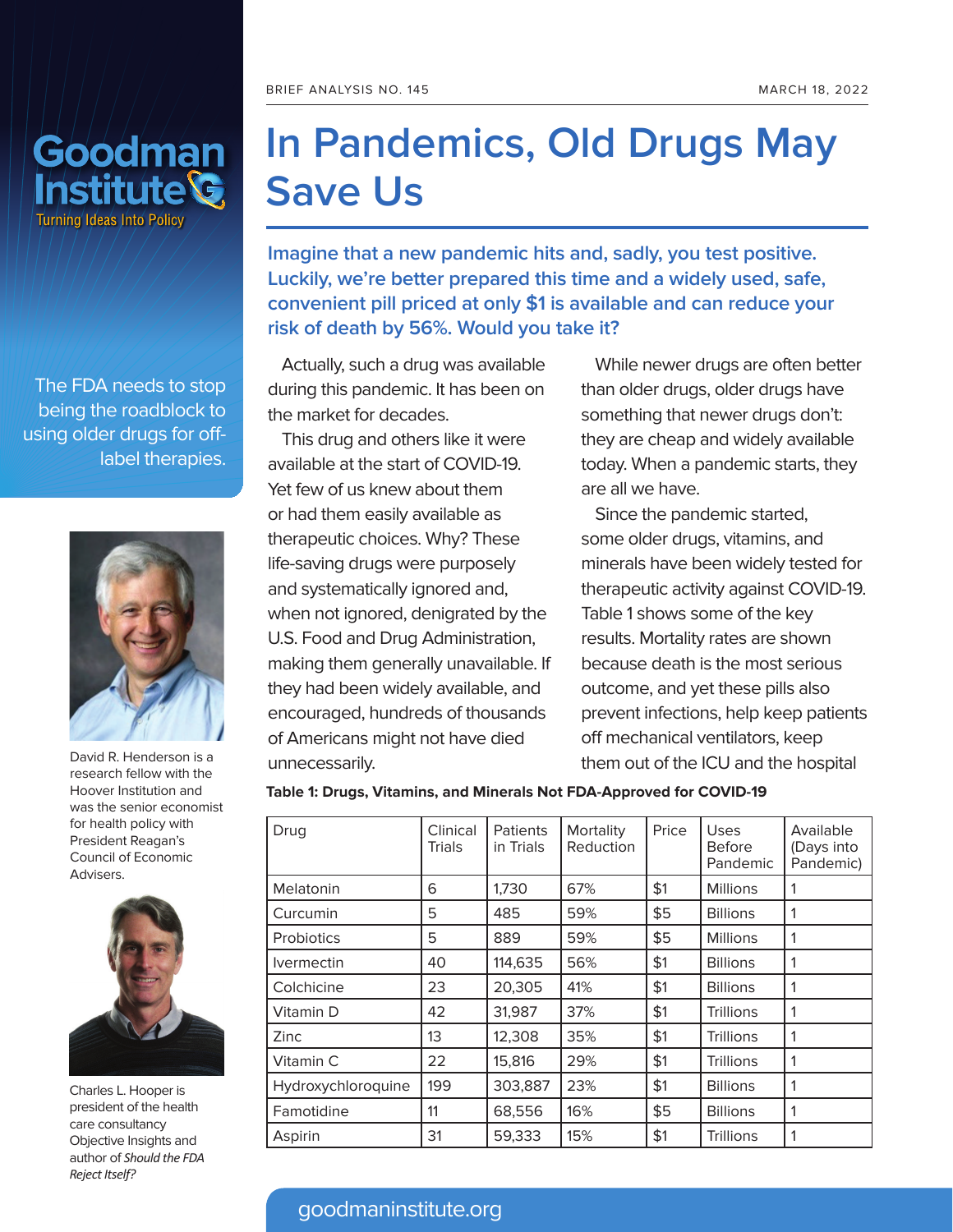altogether, foster faster recoveries, and improve viral clearance. Their utility against this deadly virus has been tested in hundreds of clinical trials involving hundreds of thousands of patients. Moreover, their other attributes are clearly known after decades of use and many millions of doses.

The mortality reduction results in Table 1 are for treatment with these products at all stages of the disease. As can be expected, some drugs work better when given early while others work better when given later. For instance, aspirin prevented 15% of deaths but, when given to patients later, the number jumps to 27%. Vitamin D's 37% benefit jumps to 76% when taken early in the disease. Ivermectin appears to work best when consumed before people ever contract the disease so that its 56% benefit jumps to 90% when given prophylactically. If these results could be extrapolated to the entire American population, 90% of those who died from COVID in the last two years—hundreds of thousands could have avoided that fate had they taken ivermectin before becoming infected.

Study the results for the drugs in Table 1, keeping in mind that the FDA will vigorously tell you *not* to use them. Table 2 lists the drugs that the FDA *will* tell you to consider.

Bamlanivimab/etesevimab and Regen-Cov do not work for the Omicron variant, which now accounts for virtually all current COVID-19 infections, and the FDA has withdrawn its approval except in those cases where patients are infected with older variants. Lagevrio is potentially unsafe.

The drugs in Table 1 are far cheaper, they had widespread use before the pandemic, and they were available from day 1. During the first 235 days of the pandemic, in fact, the choice was between the drugs in Table 1 and nothing.

Why does the FDA steer us away from the older drugs in Table 1? A bureaucratic mindset. The FDA doesn't have processes in place to evaluate older drugs for new uses in a timely manner, and so instead of coming clean, it fluctuates between ignoring the older drugs and actively disparaging them while threatening helpful companies that publish promising clinical

| Drug                                           | <b>Clinical Trials</b> | Patients in<br><b>Trials</b> | Mortality<br>Reduction | Price   | Uses Before<br>Pandemic | Available (Days into<br>Pandemic) |
|------------------------------------------------|------------------------|------------------------------|------------------------|---------|-------------------------|-----------------------------------|
| Paxlovid<br>(nirmatrelvir)                     |                        | 2,085                        | 96%                    | \$700   | Limited                 | 661                               |
| Bam-<br>lanivimab &<br>etesevimab              | 10 <sup>°</sup>        | 22,988                       | 56%                    | \$1,250 | Limited                 | 345                               |
| Lagevrio<br>(molnupira-<br>vir)                | 3                      | 1.901                        | 50%                    | \$700   | Limited                 | 662                               |
| Regen-Cov<br>(casirivimab<br>& im-<br>devimab) | 7                      | 32,895                       | 48%                    | \$2,100 | Limited                 | 265                               |
| Xevudy<br>(sotrovimab)                         | $\overline{2}$         | 1,417                        | 46%                    | \$2,100 | Limited                 | 451                               |
| Veklury<br>(remdesivir)                        | 27                     | 118,153                      | 18%                    | \$3,120 | Limited                 | 235                               |

| Table 2: Drugs FDA Approved for COVID-19 | results. |
|------------------------------------------|----------|
|------------------------------------------|----------|